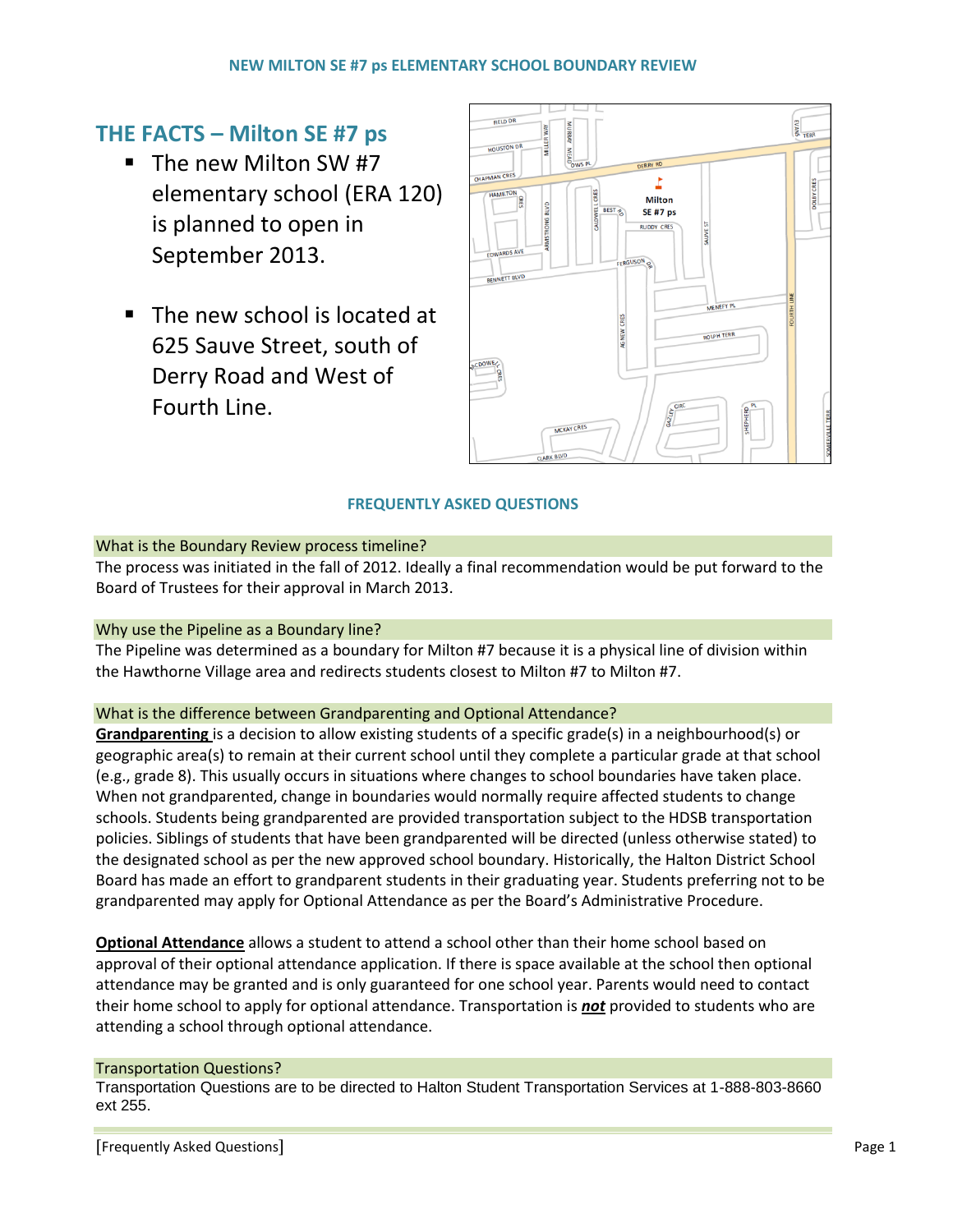#### Where to find the Online Feedback Form?

 Click here [to fill out the online feedback survey, the survey must be completed by Wednesday January](http://checkbox.hdsb.ca/Survey.aspx?surveyid=2061)  23rd, 2013 by 12:00 pm for consideration.

#### What is the boundary for the new school? What grades will be offered?

Milton #7 ps boundary, grade structure and program offerings will be determined by the Boundary Review Process. French Immersion program options are being considered within the review process.

#### Why are portable classrooms used rather than permanent additions?

Portable classrooms are utilized to provide interim pupil accommodation at schools experiencing enrolment growth due new residential development (i.e. new subdivisions) or as a result of policy/program initiatives. The trend for schools located within new residential communities is to have significant enrolment growth in the short to medium term, with enrolment peaking in year 10. As the community matures, enrolment declines and the portable classrooms are removed to the point that all students are able to be accommodated within the building itself. Constructing permanent additions to facilities to accommodate the peak enrolments, typically results in the school(s) being under capacity with vacant pupil places once the community matures. This could possibly result in the Board having a number of schools with vacant pupil places, which could result in the need to undertake Program and Accommodation Reviews (i.e. school closures or consolidations) for these underutilized schools. Historically, schools were built to meet these peak enrolments. However, due to declining enrolment in these schools as a result of the communities maturing, the Board has undertaken a number of PARC's, which has resulted in school closures in many of these neighbourhoods. In the event that there are new policy/program initiatives (i.e. implementation of Full-Day JK/SK), with funding from the Ministry of Education, permanent additions are constructed.

#### Will Milton #7 open with portables?

Typically, new schools located in new neighbourhoods will have portables on site to accommodate enrolments. The timing for the placement of portables will depend on factors such as demographics, the established boundary and program offerings at the school.

#### Why not build bigger schools?

Schools are sized to be consistent with the longer term needs of a community. If schools were being built larger, we would eventually face a situation where we would have to consolidate surplus pupil places, in other words, close schools. Additionally, elementary schools function best at a certain size, 2000 pupil places would be unmanageable for the age group.

#### Will the new school offer full day every day kindergarten?

Full day JK/SK is being implemented gradually by the Ministry of Education, with full roll out by 2014. The start date is yet to be determined, but it is tentatively planned for September 2014. In the mean time, kindergarten programs will be delivered using the all day alternate day delivery model.

#### How long does it take to build a school?

Construction of a new elementary school typically takes 12-14 months. Further information about school construction and timelines can be viewed by [clicking here.](http://www.hdsb.ca/aboutus/FacilityServices/Documents/TypicaElementarylSchoolScheduleJUNE10.pdf)

#### How big will the school be?

The new elementary school is planned to open as a 740 pupil place school.